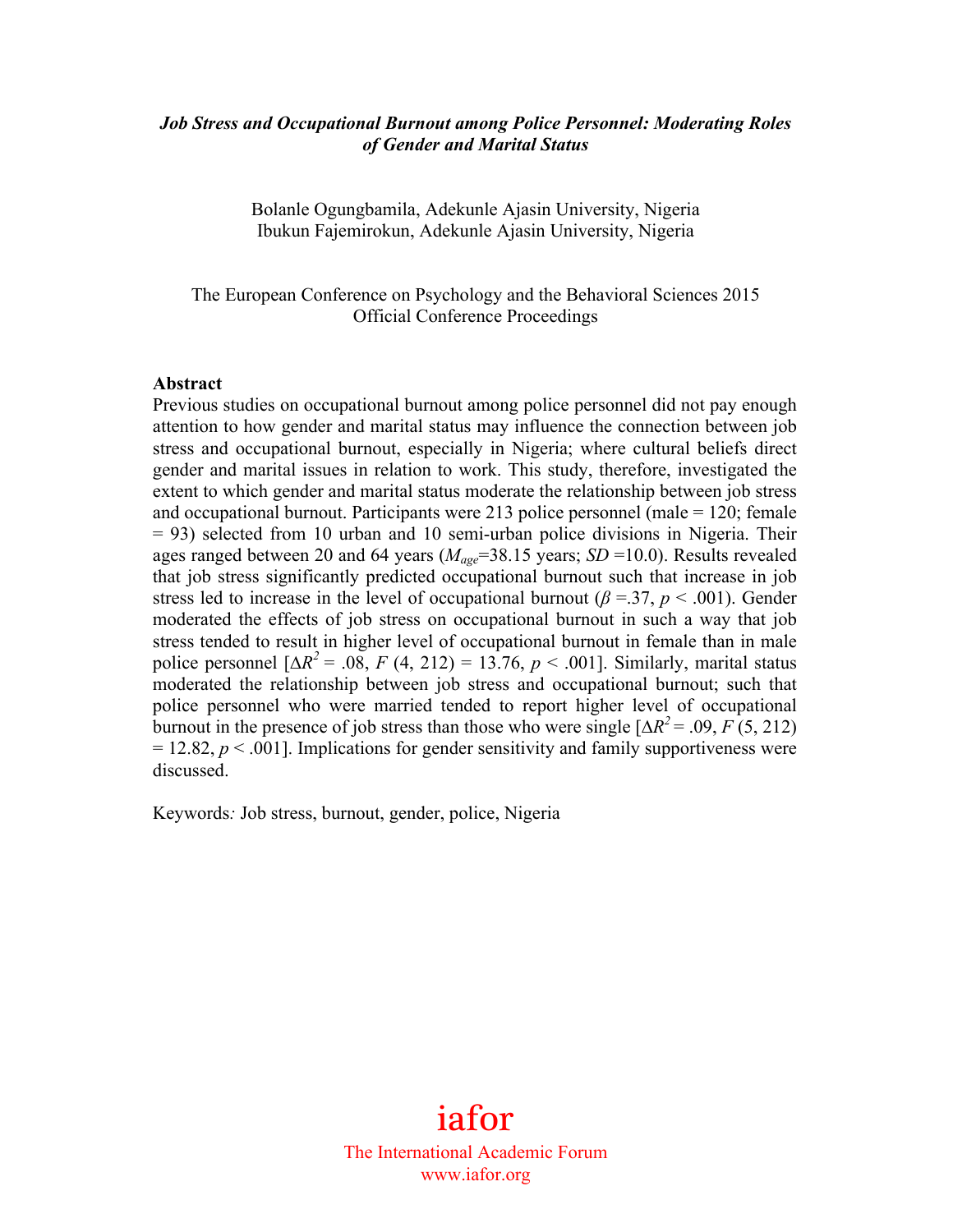### **INTRODUCTION**

Occupational burnout, which refers to the extent to which employees experience emotional, physical exhaustion and reduced personal accomplishment (Maslach & Schaufeli 1993), has been associated with job stress (Iroegbu & Nwaogwugwu, 2012), especially in human service occupations such as police and health care (Ogungbamila, 2013; Xie, Wang & Chen, 2011). Concern about health of police personnel has dominated the focus of research in recent time (Ogungbamila, 2013). The concern may be connected with the fact that occupational burnout is not only injurious to the employees but also the individuals who are recipients of their services (Xie *et al.,* 2011). Occupational burnout may, therefore, adversely affect the functionality of police personnel in investigating, detecting, and managing crime, especially in Nigeria; where inadequate facilities hamper effective policing (Brownson, 2012; Chinwokwu, 2012).

Inadequate facilities and operational demands are two of the major sources of stress for police personnel (Amaranto, Steinberg, Castellano & Mitchell, 2003; Shane, 2010). Lazarus and Folkman (1984) defined job stress as a psychological state that results from perceived negative and threatening imbalance between employees' job condition and their psychological resources for dealing with the situation. Job stress may be more pronounced among police personnel in Nigeria because of the acute shortage of police personnel compared with the population of citizens they serve. According to Human Rights Watch (2010), the estimated 311,675 police personnel in Nigeria, as at 2008, were securing over 160 million citizens. Based on the United Nation's benchmark of 1 police to 400 citizens, Osuji (2012) submitted that there was a short-fall of 70,600 police personnel in Nigeria.

The negative imbalance in the police-citizen ratio in Nigeria may be a source of job stress to the employees (Ogungbamila, 2014b; Roberts & Levenson, 2001) because the shortfall in police personnel may culminate in work over-load and occupational burnout for the remaining employees (Ogungbamila, 2013), especially for female and married employees (Hallman, Thomsson, Burell, Lisspers & Setterlind, 2003). Previous studies (e.g. Wiese, Rothmann & Storm, 2003; Xie *et al.,* 2011) reported a strong positive connection between job stress and occupational burnout.

Gender and marital differences in job stress and occupational burnout have also been documented (Hall *et al.,* 2003). However, the roles of gender and marital status in the connection between job stress and occupational burnout have not been adequately investigated, especially among police personnel in Nigeria. An investigated of this research lacuna is important because of the social and cultural responsibilities associated with gender and marriage in Nigeria. For example, female employees who are married are expected to balance the family obligations with their job roles. The challenges associated with coping with work and family responsibilities may be more pronounced among employees who do not receive adequate social support from spouse, relative, and house help that may help in making up for their inadequacies in fulfilling their family obligations (Ogungbamila, 2014a). There is, therefore, the need to investigate the extent to which gender and marital status moderate the relationship between job stress and occupational burnout among police personnel.

Previous studies have reported gender differences in employees' perception of jobrelated stress; with females reporting higher level of job-related stress than males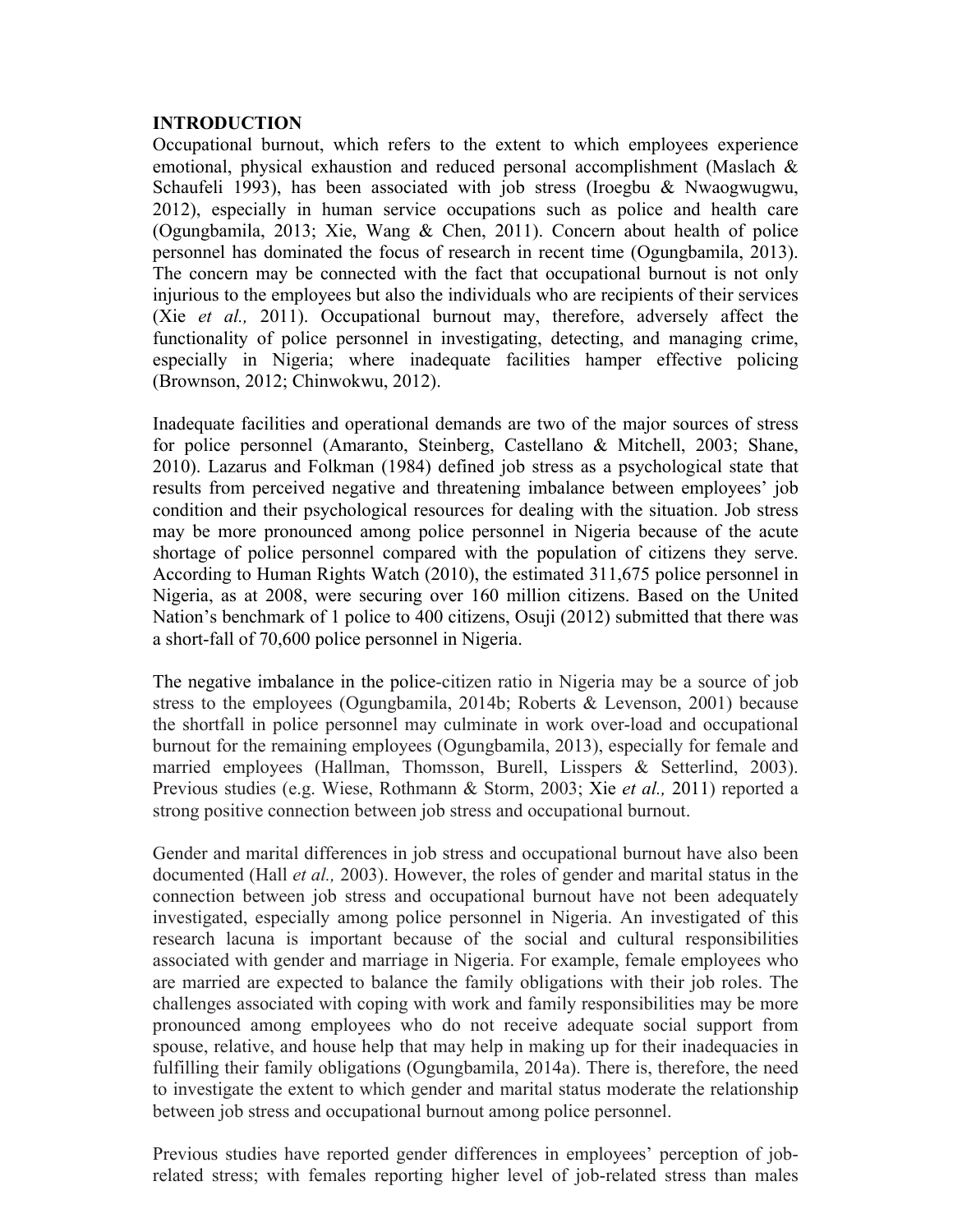(Meško, Videmšek, Štihec, Meško-Štok & Karpljuk, 2010; Rubina, Sadaf & Masood, 2011). Gender differences in perception of job-related stress may be associated with the gender differences in stress coping strategies. Males tend to adopt problemfocused coping strategies (Greenglass, 2002) and females usually adopt emotionfocused coping strategies (Burke & Greenglass, 1996).

Apart from that, Liu, Spector and Shi (2008) submitted that differences in perception of job-related stress may be connected with cultural and social construction of gender role expectations and responsibilities. For example, in Nigeria and other patriarchal or male-dominated societies, gender relations and stereotypes are defined in such a way that women are socialized to be less competitive with low ability to cope with and withstand stress than men (Akinwale, 2009; Fawole, 2008; Mudiare, 2013). This implies that socialization leads to internalization and expression of socially and culturally determined social role of gender, which may not necessarily reflect the biological gender of the individual.

Studies have shown that social role of gender was a stronger determinant of job stress than the biological role (Gianakos, 2000). Yu-Chi and Keng-Yu (2010) reported that masculinity and feminity characteristics were not more important than biological sex in employees' perception of job-related stress. They found that employees who showed masculine characteristics reported less job stress than those with feminine characteristics. In a study involving 1,104 police personnel, He, Zhao and Ren (2005) found that female police officers reported higher level of job-related stress than male officers.

As suggested in literature, marital status is an important factor in job-related stress among police personnel (Horwitz, McLaughlin & White, 1997). He, Zhao and Ren (2005) reported that work-family interference was a strong predictor of job-related stress among police personnel. Spill-over of work-family interference may be more pronounced among police personnel who are married than those who are single. In spite of job-related stress and negative work-family interference female police personnel who have access to adequate social support may not experience adverse effects of job stress, emanating from job demands, compared with those who do not have such opportunities (Rivera-Torres, Araque-Padilla & Montero-Simó, 2013). Studies suggest that negative interface between work and family demands may compound job stress in employees working long hours (Bazana & Dodd, 2013; Louw & Viviers, 2010), especially married police personnel.

Studies on gender and marital differences in occupational burnout have presented mixed results. Employees who are married tended to show higher level of occupational burnout than those who are single (Russell, Altmaier & Van Velzen, 1987). However, Taycan, Kutlu, Cimen and Aydýn (2006) and Odedokun (2015) reported that employees who were married experienced lower level of occupational burnout than those who were unmarried; with males being the more affected (Maslach, Schaufeli & Leiter, 2001). Other studies (e.g. Gulalp, Karcioglu, Sari & Koseoglu, 2008) found no marital difference in occupational burnout.

The job demands-resources model (Bakker, Demerouti & Euwema, 2005; Demerouti, Bakker, Nachreiner & Schaufeli, 2001) indicates that specific risk and demands, which are embedded in each job, culminate in job stress. The level of job stress is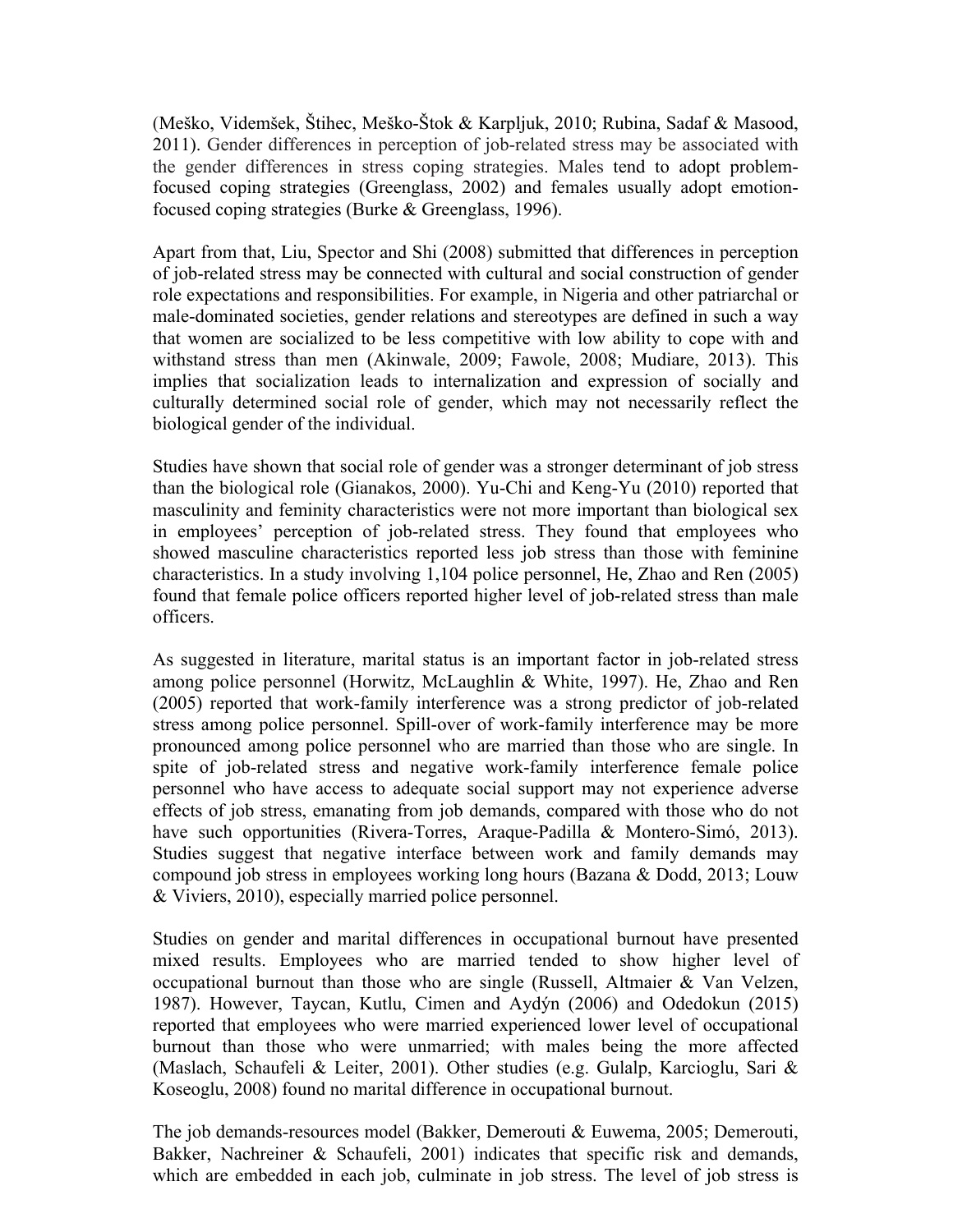balanced out if the job resources, which Bakker *et al*. (2005) referred to as the physical, social and organizational aspects of the job that enhance personal growth and development, are adequate. Therefore, the social roles of gender and marital status may interact with job stress to increase occupational burnout among police personnel, especially if there are no adequate social and family-supportive organizational resources that could mitigate the negative effects of work-family interference (Burke & Richardson, 2000; Montgomery, Peeters, Schaufeli & Den Ouden, 2003; Ogungbamila, 2014). Against this background, it is hypothesized as follow:

- 1. Gender will increase the relationship between job stress and occupational burnout; with females reporting higher level of occupational burnout than males.
- 2. Marital status will increase the relationship between job stress and occupational burnout; with police personnel who are married reporting higher level of occupational burnout than those who are single.

# **METHOD**

# **Design and participants**

This was a cross-sectional survey. Participants were 213 police personnel (male=120; female=93) sampled from 20 police divisions in Ondo State, Nigeria. Their ages ranged between 20-64 years  $(M_{age}=38.15; SD=10.00)$ . In terms of job location, 125 (58.7%) were serving in 10 police stations in urban centres and 88 (41.3%) were serving in 10 police stations in semi-urban centres. Concerning marital status, 65 (30.5%) of the participant were single, 147 (69.5%) were married, and 1(0.5%) of the participants did not indicate his/her marital status. Concerning academic qualification, 32 (15%) had up to School Certificate, 64 (30.1%) had National Certificate in Education /National Diploma certificate, 88 (41.3%) had first degree/ Higher National Diploma, 19 (8.9%) had post graduate degree, and 10 (4.7%) of them did not indicate their academic qualification. In the case of job status, 72 (33.8%) were at the junior cadre, 73(34.3%) were at the intermediate cadre, 63 (29.6%) were at the senior cadre, and 5(2.3) of them did not indicate their job status.

### **Measures**

*Job stress* was measured using Occupational Stress Index (OSI) developed by Srivastav and Singh (1981). It was designed to measure the level of stress employees perceive from various constituents and conditions of their job (role overload, role ambiguity, role conflict, group and political pressure, responsibility for persons, powerlessness, under participation, poor peer relations, strenuous working condition, low status, unprofitability, and intrinsic impoverishment). It was a 46-item scale rated on a 4-point scale  $(4 =$  Strongly Disagree;  $1 =$  Strongly Agree).

Sample items include: "I have to do a lot of work in this job" (role overload), "The available information relating to my job-role and its outcomes are vague and insufficient" (role ambiguity), "My different officers often give contradictory instructions regarding my works" (role conflict), "Sometimes it becomes complicated problem for me to make adjustment between political/group pressures and formal rules and instructions" (group and political pressure), "The responsibility for the efficiency and productivity of many employees is thrust upon me" (responsibility for persons), "Most of my suggestions are heeded and implemented here" (under participation), "My decisions and instructions concerning distribution of assignments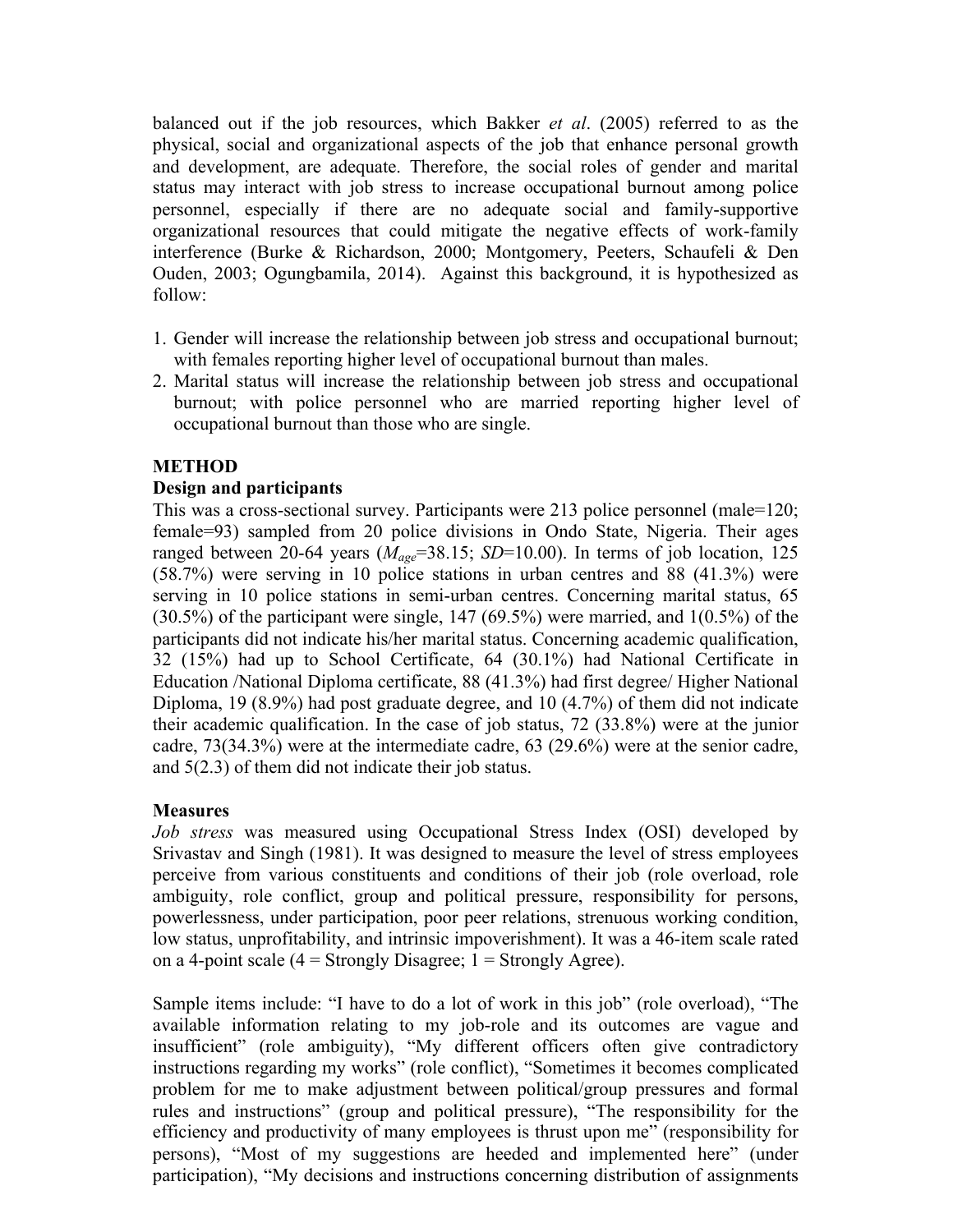among employees are properly followed" (powerlessness), "I have to work with persons whom I like" (poor peer relations), "My assignments are of monotonous nature" (intrinsic impoverishment), "Higher authorities do care for myself respect" (low status), "I do my work under tense circumstances" (strenuous working conditions), and "I get less salary in comparison to the quantum of my labor / work" (unprofitability).

Srivastav and Singh (1981) obtained .90 Cronbach's alpha for the overall scale. In the present study, OSI had a Cronbach's alpha of .84. In this study, job stress was measured as a composite psychological condition based on the overall score on OSI. High score on the measure of job stress indicated the participants were experiencing high job stress and vice versa.

*Occupational burnout* was measured using Maslach's Burnout Inventory (MBI) developed by Maslach and Jackson (1986) to assess the extent to which employees feel exhausted, callous, and underachieving as a result of daily work pressure. MBI was a 22-item inventory, which had 3 subscales rated on 6-point scale (1=A few times a year; 6=Everyday).

Sample items include: "I feel used up at the end of the day's work" (emotional exhaustion), "I have become more callous towards people since I took up this job" (depersonalization), and "I have accomplished many worthwhile things in this job" (reduced personal accomplishment). Cronbach's alphas ranging from .71 to .90 were obtained for emotional exhaustion, depersonalization, and reduced personal accomplishment subscales (Maslach & Jackson, 1986).

In a study involving police personnel in Nigeria, Ogungbamila (2013) obtained a Cronbach's alpha of .81 for the overall scale. The overall score on MBI was used in the present study because the study was not designed to assess the components of burnout; but it focused on occupational burnout as a syndrome. The Cronbach's alpha of MBI, based on the present sample, was .84. High score on MBI indicated that the respondents were emotionally drained from, were less responsive toward others, and felt incompetent or underachieving and vice versa.

### **Procedure**

Out of the 43 police divisions in Ondo State, Nigeria (Ondo Command = 17 divisions; Owo Command = 14 divisions; Akure Command = 12 divisions), 20 police divisions were selected (10 from Ondo Command, 6 from Owo Command, and 4 from Akure Command). In selecting the divisions, all the police divisions in urban and semi-urban centers were arranged, separately, in alphabetical order and Table of Random Numbers was used to select 10 divisions from the urban centers and 10 divisions from the semi-urban centers. The police personnel in the selected police divisions were given adequate information about the purpose of the study.

They were also informed that participation in the study was voluntary and that there were no known physical and psychological harm attached to the study. They were assured that they were free to discontinue with the study if they felt highly uncomfortable at any point in the course of participating in the study. Active randomization process could not be used in selecting the participants because of the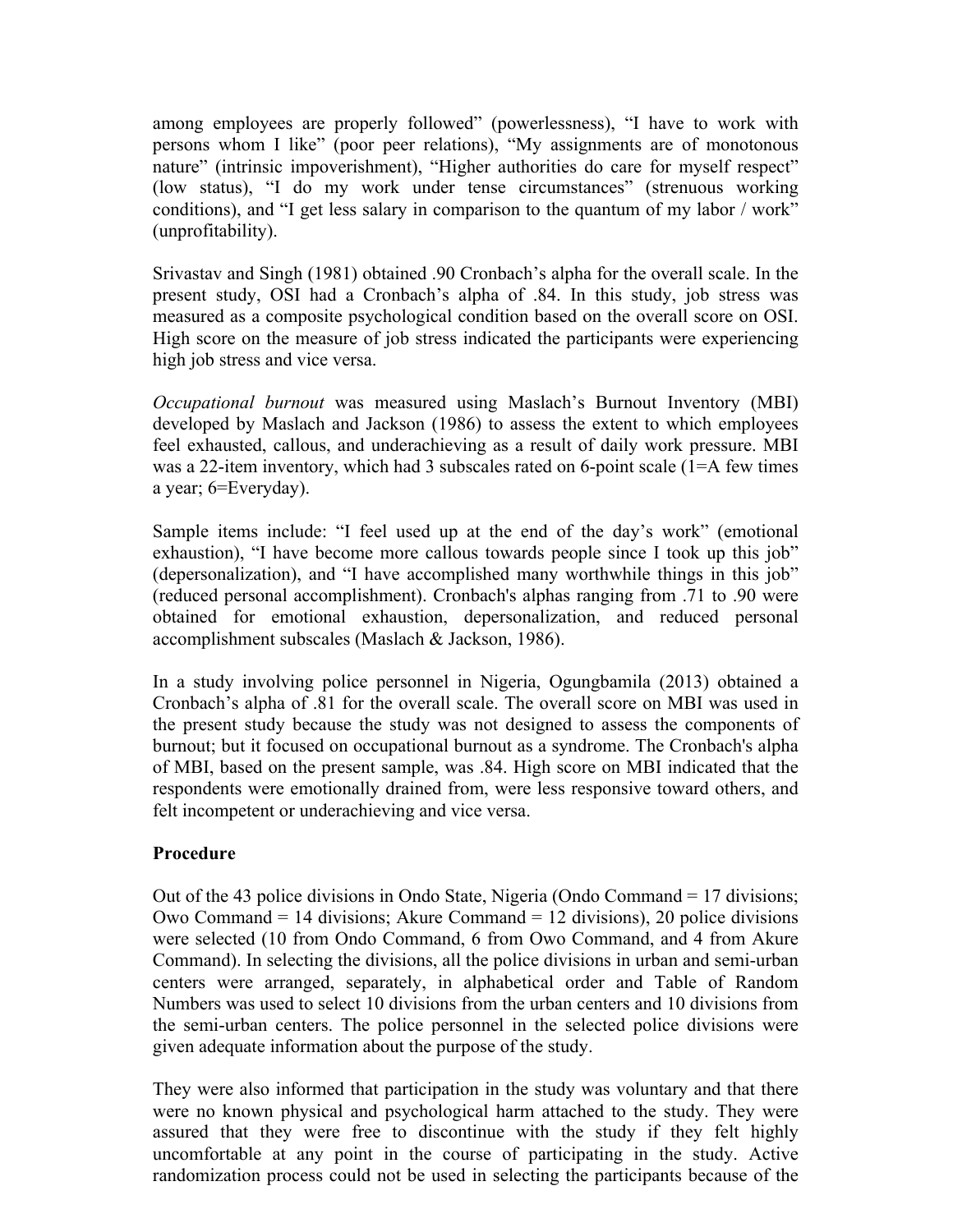nature of their job and the security situation in the country. Therefore, questionnaires were distributed to those who were available and willing to participate in the study. In all, 250 questionnaires (urban=150; semi-urban=100) were distributed. Out of the 250 questionnaires distributed, 213 were duly completed and found usable (urban=123; semi-urban=90). This yielded a response rate of 87.6%. Data collection spanned 5 weeks.

### **RESULTS**

*Test of relationships*

The results of relationships among the study variables are presented in Table 1. Table 1:

| <br>$-$<br>$\sim$       |        |                          |          |                     |          |                    |            |             |        |   |
|-------------------------|--------|--------------------------|----------|---------------------|----------|--------------------|------------|-------------|--------|---|
| <b>Variables</b>        | M      | <b>SD</b>                |          | $\mathbf{2}$        | 3        | $\overline{\bf 4}$ | 5          | $\mathbf b$ |        | 8 |
| $1. \text{Age}$         | 38.15  | 10.0                     |          |                     |          |                    |            |             |        |   |
|                         |        | 0                        |          |                     |          |                    |            |             |        |   |
| 2. Educational          |        |                          | $.29***$ | 1                   |          |                    |            |             |        |   |
| qualification           |        |                          |          |                     |          |                    |            |             |        |   |
| 3. Job status           |        | $\overline{\phantom{a}}$ | $.62***$ | $.51$ <sup>**</sup> |          |                    |            |             |        |   |
| 4. Job location         |        |                          | $-.13$   | .03                 | $-.08$   |                    |            |             |        |   |
| 5. Job stress           | 131.20 | 15.0                     | .11      | .01                 | .10      | .07                |            |             |        |   |
|                         |        | 3                        |          |                     |          |                    |            |             |        |   |
| 6. Gender               |        |                          | $-.26$   |                     |          | .01                | $-.02$     |             |        |   |
|                         |        |                          |          | $.19***$            | $.19***$ |                    |            |             |        |   |
| 7. Marital status       |        | $\overline{\phantom{a}}$ | $.54***$ | $.26***$            | $.45***$ | $-.07$             | .03        | $-.1$       |        |   |
| 8. Occupational burnout | 76.42  | 12.4                     | .07      |                     | $-.06$   | $.18***$           | $.40^{**}$ | $.16*$      | $22**$ |   |
|                         |        | $\theta$                 |          | $.19***$            |          |                    |            |             |        |   |

|  |  | <b>Correlation Matrix Showing the Relationships among the Study Variables</b> |
|--|--|-------------------------------------------------------------------------------|
|  |  |                                                                               |

**Note:** \*\*  $p < .01$ , \*  $p < .05$ , N=213. Gender was coded male 0; female 1. Marital status was coded single 0; married 1.Educational qualification was coded Up to School Certificate 0, National Diploma /National Certificate in Education 1;Higher National Diploma/first degree 2; postgraduate degree 3. Job status was coded junior cadre 1; intermediate cadre 2; senior cadre 3. Job location was coded urban 1; semi-urban 0.

The results in Table 1 show that job stress was significantly related with occupational burnout such that when police personnel experienced higher job stress, their occupational burnout tended to increase  $[r (211) = .40, p < .01]$ . Gender had a significant relationship with occupational burnout; with females showing higher burnout than males  $[r (211) = 16, p < 0.05]$ . Similarly, marital status had a significant relationship with occupational burnout; with married police personnel reporting higher occupational burnout than police personnel who were single  $[r (211) = 22, p$  $< 01$ ].

### *Test of hypotheses*

Hypotheses 1 and 2 were tested with a 4-step hierarchical regression. In step 1 of the analysis, the socio-demographic variables were entered. Job stress was entered in step 2 of the analysis. The interaction effects of job stress and gender were added to the model in step 3. In step 4 of the analysis, the interaction effects of job stress and marital status were added to the model. The results are presented in Table 2.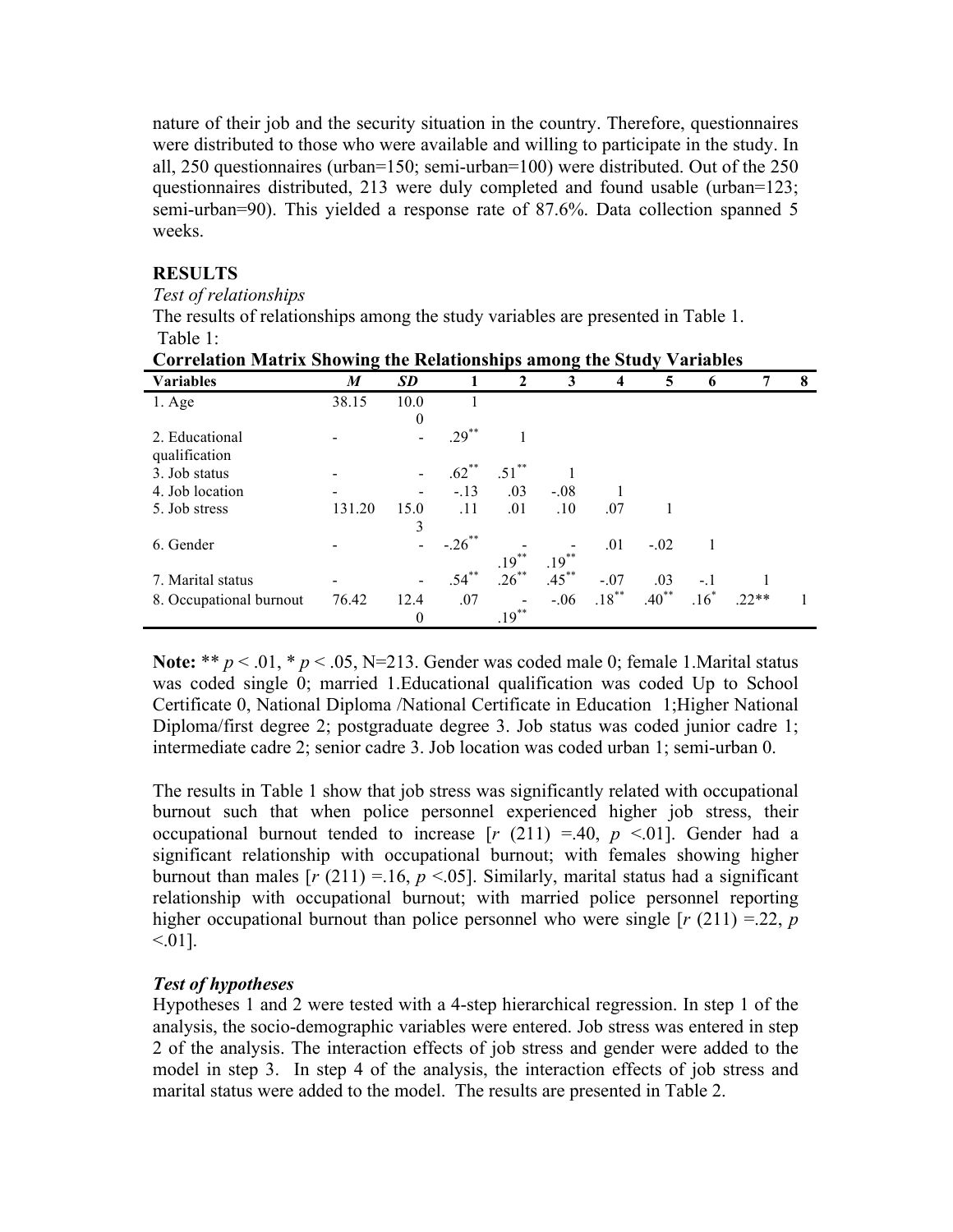Table 2:

| Model                       |        | t          | $\boldsymbol{R}$ | $R^2$ | $\Delta \boldsymbol{R}^2$ | $\boldsymbol{F}$ | $\Delta \pmb{F}$ |
|-----------------------------|--------|------------|------------------|-------|---------------------------|------------------|------------------|
| Model 1                     |        |            | .11              | .01   | .01                       | $3.37*$          | $3.37*$          |
| Age                         | .06    | .54        |                  |       |                           |                  |                  |
| Educational qualification   | $-20$  | $-6.53**$  |                  |       |                           |                  |                  |
| Job status                  | $-.09$ | $-0.39$    |                  |       |                           |                  |                  |
| Job location                | .19    | $5.26**$   |                  |       |                           |                  |                  |
| Model 2                     |        |            | .28              | .08   | .07                       | 5.89**           | $2.52*$          |
| Age                         | .05    | .35        |                  |       |                           |                  |                  |
| Educational qualification   | $-19$  | $-5.30**$  |                  |       |                           |                  |                  |
| Job status                  | $-.06$ | $-16$      |                  |       |                           |                  |                  |
| Job location                | .18    | 4.06**     |                  |       |                           |                  |                  |
| Job stress                  | .37    | 9.85**     |                  |       |                           |                  |                  |
| Model 3                     |        |            | .41              | .17   | .09                       | $13.76***$       | $5.08**$         |
| Age                         | .03    | .26        |                  |       |                           |                  |                  |
| Educational qualification   | $-17$  | $-3.31*$   |                  |       |                           |                  |                  |
| Job status                  | $-.03$ | $-24$      |                  |       |                           |                  |                  |
| Job location                | .17    | 3.99*      |                  |       |                           |                  |                  |
| Job stress                  | .39    | $10.09***$ |                  |       |                           |                  |                  |
| Job stress x gender         | .59    | 14.50***   |                  |       |                           |                  |                  |
| Model 4                     |        |            | .39              | .16   | .08                       | 12.82***         | $6.93**$         |
| Age                         | .02    | .25        |                  |       |                           |                  |                  |
| Educational qualification   | $-16$  | $-3.25*$   |                  |       |                           |                  |                  |
| Job status                  | $-.02$ | $-22$      |                  |       |                           |                  |                  |
| Job location                | .16    | $3.24*$    |                  |       |                           |                  |                  |
| Job stress                  | .40    | 11.22***   |                  |       |                           |                  |                  |
| Job stress x marital status | .42    | $13.01***$ |                  |       |                           |                  |                  |

**Hierarchical Multiple Regression on the Moderating Effects of Gender and Marital Status on the Relationship between Job Stress and Occupational Burnout** 

**Note:** \*\*\* *p* < .001, \*\* *p* < .01, \* *p* < .05, N=213. Gender was coded male 0; female 1.Marital status was coded single 0; married 1.Educational qualification was coded Up to School Certificate 0, National Diploma /National Certificate in Education 1;Higher National Diploma/first degree 2; postgraduate degree 3. Job status was coded junior cadre 1; intermediate cadre 2; senior cadre 3. Job location was coded urban 1; semi-urban 0.

Results in Table 2 reveal that job stress significantly predicted occupational burnout such that increase in job stress led to increase in the level of occupational burnout (*β*  $=$ .37,  $p < .001$ ). Gender increased the effect of job stress on occupational burnout in such a way that job stress tended to result in higher level of occupational burnout in female than in male police personnel  $[\Delta R^2 = .08, F (4, 212) = 13.76, p < .001]$ . Job stress alone accounted for 13% changes in occupational burnout; whereas its interaction with gender led to 35% changes in the level of occupational burnout among police personnel. Therefore, hypothesis 1 was supported.

Marital status moderated the relationship between job stress and occupational burnout; such that marital status increased the extent to which job stress led to occupational burnout, especially among police personnel who were married than those who were single  $[\Delta R^2 = .09, F(5, 212) = 12.82, p < .001]$ . When the interaction effects of job stress and marital status were added to the model connecting job stress to occupational burnout the beta value increased from .37 (job stress alone) to .42 (job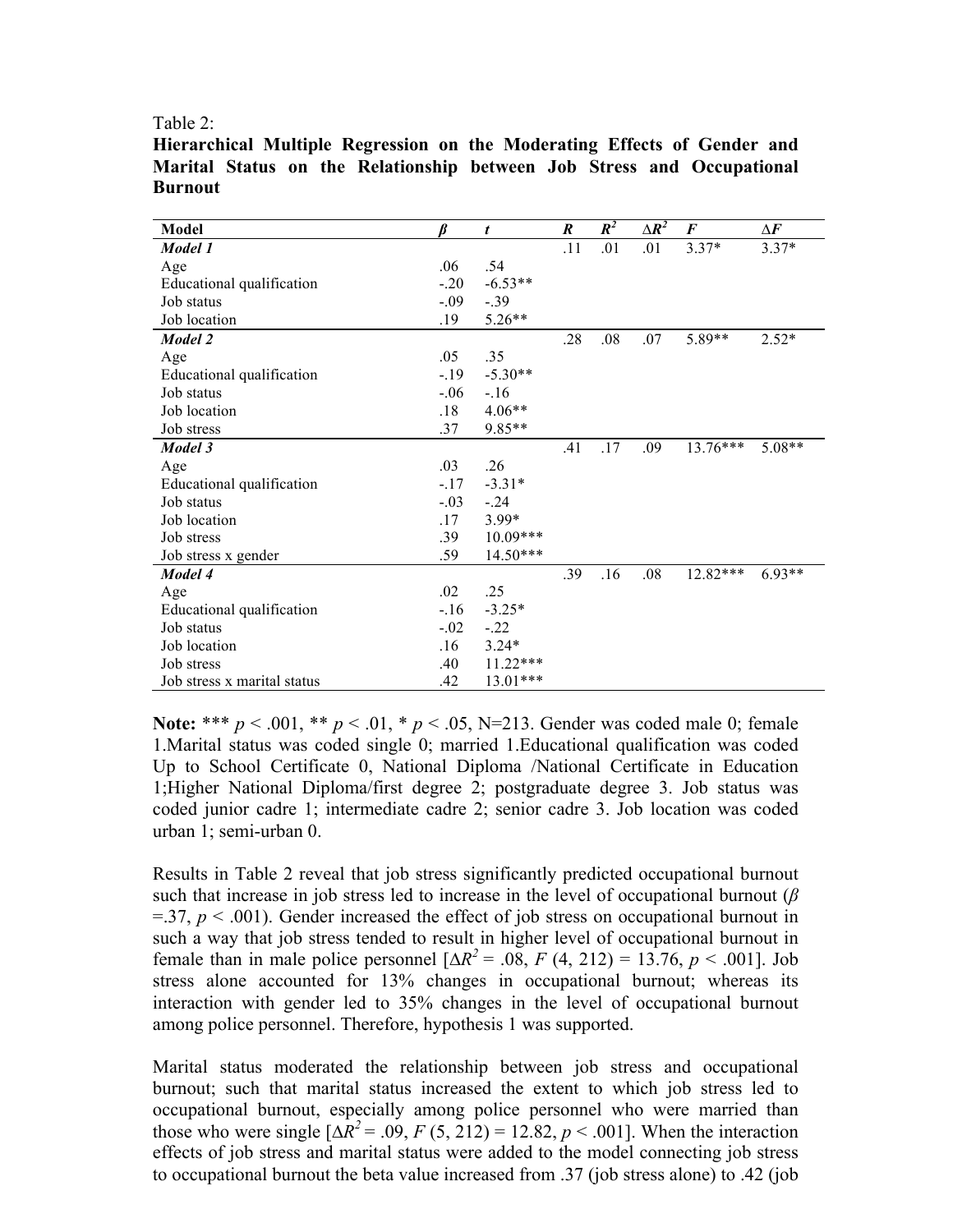stress x marital status). The moderated effects of marital status accounted for 18%; whereas job stress alone contributed 13% changes in level of occupational burnout. The results in Table 2, therefore, supported hypothesis 2.

## **DISCUSSION**

A lacuna that has not been adequately addressed in burnout literature is how gender and marital status moderate the relationship between job stress and occupational burnout, especially among police personnel in Nigeria; where cultural and social expectations may direct how employees balance work and family obligations. Results show that gender moderated the effects of job stress on occupational burnout. Job stress increased the level of occupational burnout among police personnel. The findings of Wiese *et al.* (2003), Xie *et al.* (2011), and Iroegbu and Nwaogwugwu (2012) that job stress increased occupational burnout, were supported by the results of the present study.

The fact gender moderated the relationship between job stress and occupational burnout may be associated with gender differences in perceived job stress. Females might have perceived higher job stress than males (Meško *et al.,* 2010; Rubina *et al.,* 2011) because males tended to use pragmatic and problem-focused approach to managing job stress than females, who usually result to emotion-focused strategies to managing job stress (Burke & Greenglass, 1996; Greenglass, 2002). This may be because females in Nigeria are usually not socialized to withstand stress compared with their male counterparts who are more socialized to withstand stress in order to enhance their competitiveness (Akinwale, 2009; Fawole, 2008; Mudiare, 2013).

As submitted by Horwitz *et al.* 1997), marital status remains an important factor in the connection between job stress and occupational burnout. Previous studies (e.g. Russell *et al.,* 1987) reported that employees who were married showed higher level of occupational burnout than those who were single. This position was supported by the results of the current study. The findings of Taycan *et al.* (2006), Odedokun (2015) and Maslach *et al.* (2001) that employees who were single tended to experience higher level of occupational burnout than those who were married were not corroborated by the results of the current study.

Marital status might have moderated the relationship between job stress and occupational burnout because of the negative interference between work and family demands among employees who were married (Bazana & Dodd, 2013; Louw & Viviers, 2010). Marital status might have increased the extent to which job stress led to occupational burnout in married police personnel because of inadequate social support from the home front (Burke & Richardson, 2000; Montgomery *et al.,* 2003; Rivera-Torres *et al.,* 2013).

The results of the current study extend the job demands-resources model (Bakker *et al.,* 2005; Demerouti *et al.,* 2001). The results of the current study have suggested that married employees, especially females, who did not have access to adequate familysupportive resources (which would helped to buffer the effects of job stress that emanated from high job demands), reported high level of occupational burnout (Burke & Richardson, 2000; Montgomery *et al.,* 2003; Ogungbamila, 2014). The results of the current study, therefore, suggest that family-supportive job resources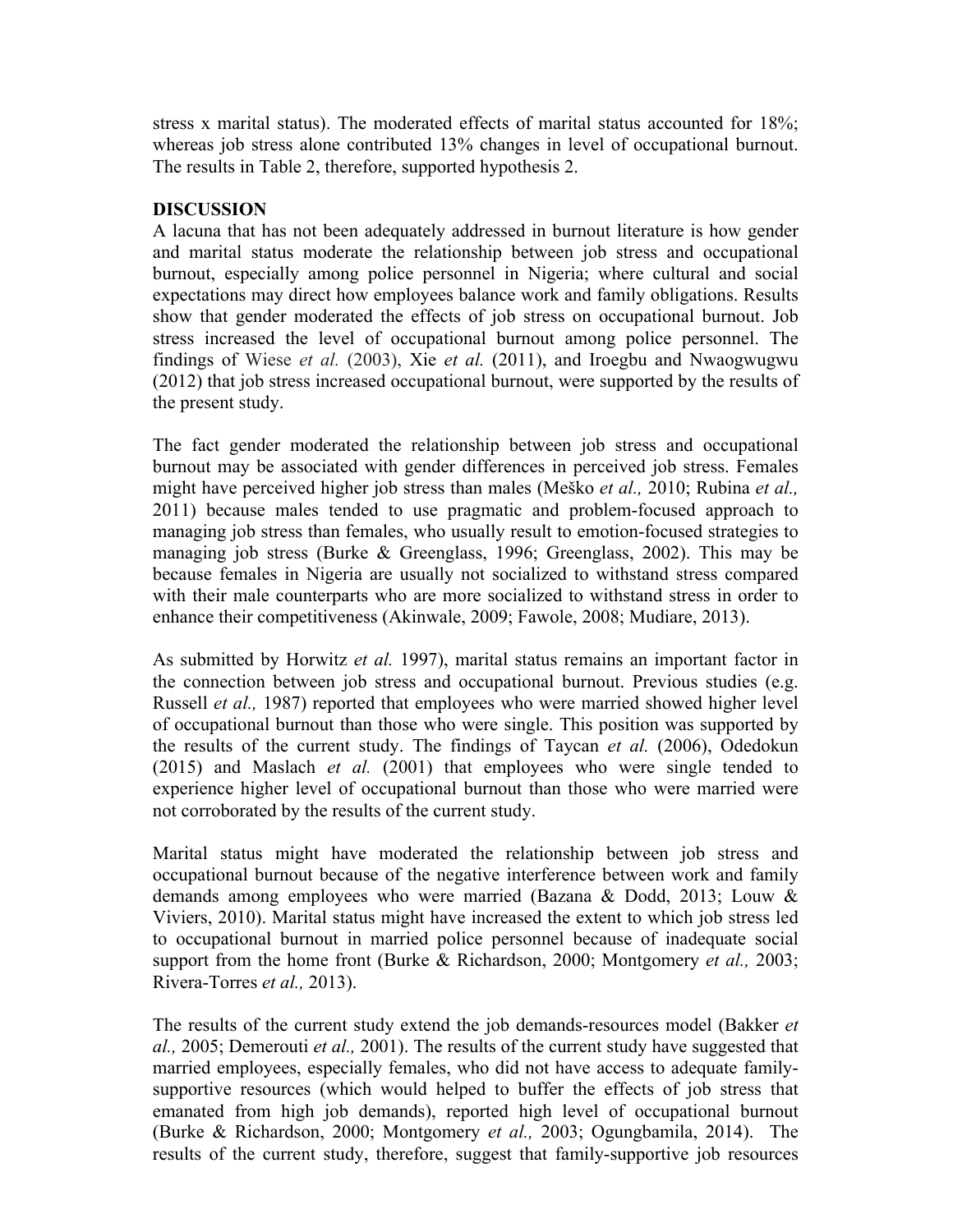should be provided by the organization in order to reduce the effects of job stress and occupational burnout on police personnel.

### **CONCLUSION**

Previous studies have shown that job stress increases occupational burnout. Gender and marital differences in occupational burnout have also been investigated. What have not been adequately documented in literature are the moderating roles of gender and marital status on the connection between job stress and occupational burnout among police personnel in Nigeria.

Police personnel in Nigeria may be prone to occupational burnout when the effects of job stress interact with gender and marital obligations because gender and marital obligations are dictated more by social and cultural expectations rather than biological characteristics. The findings of the current study that, when exposed to job stress, female police personnel who were married were more prone to occupational burnout than males or employees who were single, have made a unique contribution to literature.

The current study has implicated work-family interference in the moderating roles of gender and marital status in the relationship of job stress to occupational burnout. Its findings have pointed to the fact that family-supportive job resources may be important aspects that may be considered when applying the job demands-resources model (Bakker *et al.* 2005) to explaining occupational burnout.

In spite of the contributions of the current study, there is the need to investigate how family supportiveness moderate the moderated effects of gender and marital status on the relationship between job stress and occupational burnout (Burke & Richardson, 2000; Montgomery *et al.,* 2003). This may help direct the focus of intervention on occupational burnout, especially among female police personnel who are married.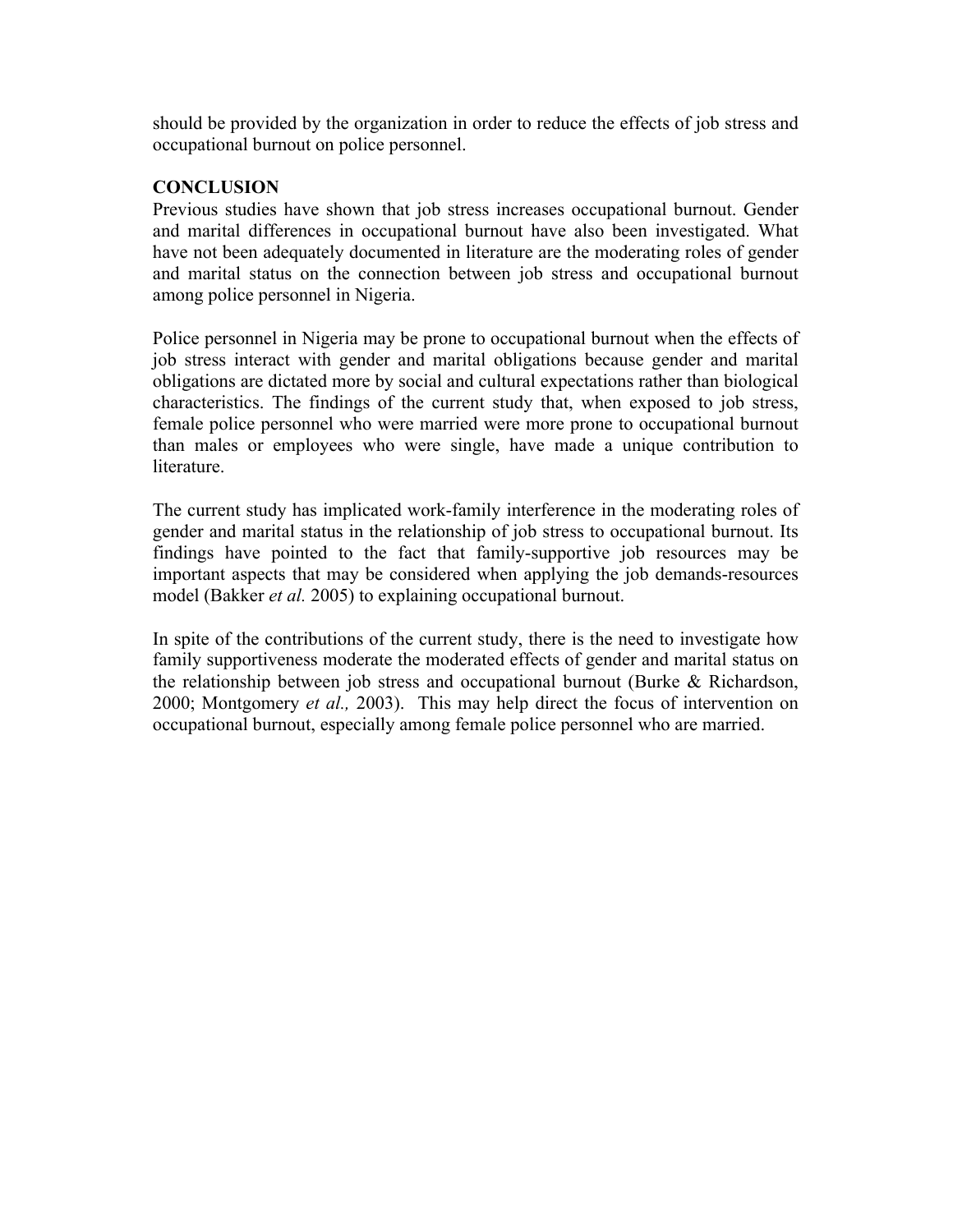### **REFERENCES**

Akinwale, A. A. (2009). Manifestation of human sexuality and its relevance to secondary schools in Nigeria. *International Journal of Sociology and Anthropology, 1(1),* 1-5.

Bakker, A. B., Demerouti, E., & Euwema, M. C. (2005). Job resources buffer the impact of job demands on burnout. *Journal of Occupational Health Psychology*, *10*, 170-180. http://dx.doi.org/10.1037/1076-8998.10.2.170.

Bazana, S., & Dodd, N. (2013). Conscientiousness, work family conflict and stress amongst police officers in Alice, South Africa. *Journal of Psychology, 4(1),* 1-8.

Brownson, B. O. (2012). The role of Nigeria police force in the administration of justice: Issues and challenges. Unpublished LLM Thesis, Ahmadu Bello University, Zaria, Nigeria.

Burke, R. J., & Greenglass, E. (1996). Work stress, social support, psychological burnout and emotional and physical well-being among teachers. *Psychology, Health, & Medicine, 1*, 193–205.

Burke, R. J., & Richardson, A. M. (2000). Psychological burnout in organizations. In R. T. Golembiewski (Ed.), *Handbook of organizational behavior* (pp.327–368). New York: Marcel Dekker.

Chinwokwu, E. C. (2012). Crime and criminal investigation in Nigeria: A study of police criminal investigation in Enugu State. *African Journal of Law and Criminology, 2(1),* 46 – 55.

Demerouti, E., Bakker, A. B., Nachreiner, F., & Schaufeli, W. B. (2001). The job demands-resources model of burnout. *Journal of Applied Psychology*, *86*, 499-512. http://dx.doi.org/10.1037/0021-9010.86.3.499.

Fawole, O. I. (2008). Economic violence to women and girls: Is it receiving the necessary attention? *Trauma, Violence & Abuse, 9*(3), 167-177. doi:10.1177/1524838008319255

Gianakos, I. (2000). Gender roles and coping with work stress. *Sex Roles, 42(11/12),*  1059-1079.

Greenglass, E. (2002). Proactive coping. In E. Frydenberg (Ed*.), Beyond coping: Meeting goals, vision, and challenges* (pp. 37-62). London: Oxford University Press.

Gulalp, B., Karcioglu, O., Sari, A., & Koseoglu, Z. (2008) Burnout: need help? *Journal of Occupational Medical Toxicology, 3,* 32.

Hallman, T., Thomsson, H., Burell, G., Lisspers, J., & Setterlind, S. (2003). Stress, burnout and coping: Differences between women with coronary heart disease and healthy matched women. *Journal of Health Psychology*, *8(4),* 433-445. doi: 10.1177/13591053030084003.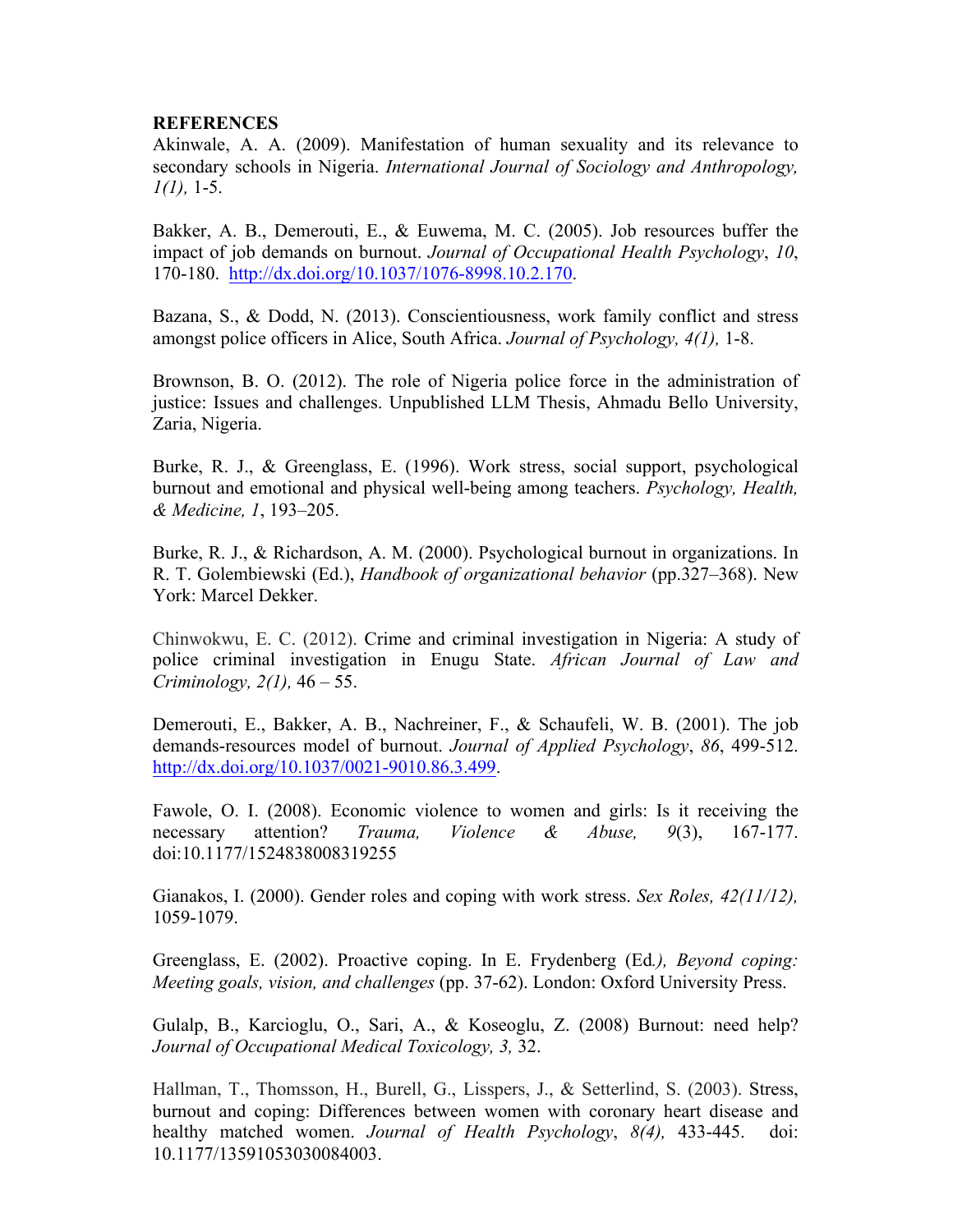He, N., Zhao, J., & Ren, L. (2005). Do race and gender matter in police stress? A preliminary assessment of the interactive effects. *Journal of Criminal Justice, 33*, 535–547. doi:10.1016/j.jcrimjus.2005.08.003.

Horwitz, A. V., McLaughlin, J., & White, H. R. (1997). How the negative and positive aspects of partner relationships affect the mental health of young married people. *Journal of Health and Social Behavior, 39,* 124– 136.

Human Rights Watch. (2010). "Everyone's in on the game": Corruption and human rights abuses by the Nigeria police force. Retrieved from http:// www.hrw.orgsitesdefaultfilesreportsnigeria0810webwcover.pdf on 14<sup>th</sup> July, 2013.

Iroegbu, M. N., & Nwaogwugwu, O. N. (2012). Impact of job status and gender on job stress among Nigerian police officers. *African Journal of Social Sciences, 2(1),* 69-75.

Lazarus, R. & Folkman, S. (1984). *Stress, appraisal, and coping*. New York: Springer.

Liu, C., Spector, P. E., & Shi, L. (2008). Use of both qualitative and quantitative approaches to study job stress in different gender and occupational groups. *Journal of Occupational Health Psychology, 13,* 357-370.

Louw G. J., & Viviers, A. (2010). An evaluation of a psychosocial stress and coping model in the police work context. *South African Journal of Industrial Psychology*, *36(1),* 1-11.

Maslach, C., Schaufeli, W.B., & Leiter, M.P. (2001). Job burnout. *Annual Review of Psychology, 52(1),* 397-422.

Meško, M., Videmšek, M., Štihec, J., Meško-Štok Z., & Karpljuk, D. (2010). Razlike med spoloma pri nekaterih simptomih stresa ter intenzivnost doživljanja stresnih simptomov. *Management*, *5(2),* 149-161.

Montgomery, A. J., Peeters, M. C.W., Schaufeli, W. B., & Den Ouden, M. (2003).Work-home interference among newspaper managers: Its relationship with burnout and engagement. *Anxiety, Stress,* & *Coping*, 16: 195–211.

Mudiare, P. E. U. (2013). The perception of gender roles and its implication for spousal violence in Kaduna metropolis, Kaduna State, Nigeria. *European Scientific Journal, 9*(23), 239-258.

Odedokun, S. A. (2015). Differential influence of demographic factors on job burnout among police officers in Ibadan, Oyo State. *Mediterranean Journal of Social Sciences, 6(3),* 520-526. doi:10.5901/mjss.2015.v6n3s1p520.

Ogungbamila, B. (2013). Occupational burnout among employees in some service occupations in Nigeria: Are health workers different? *Psychological Thought, 6(1),*  153–165. doi:10.5964/psyct.v6i1.47